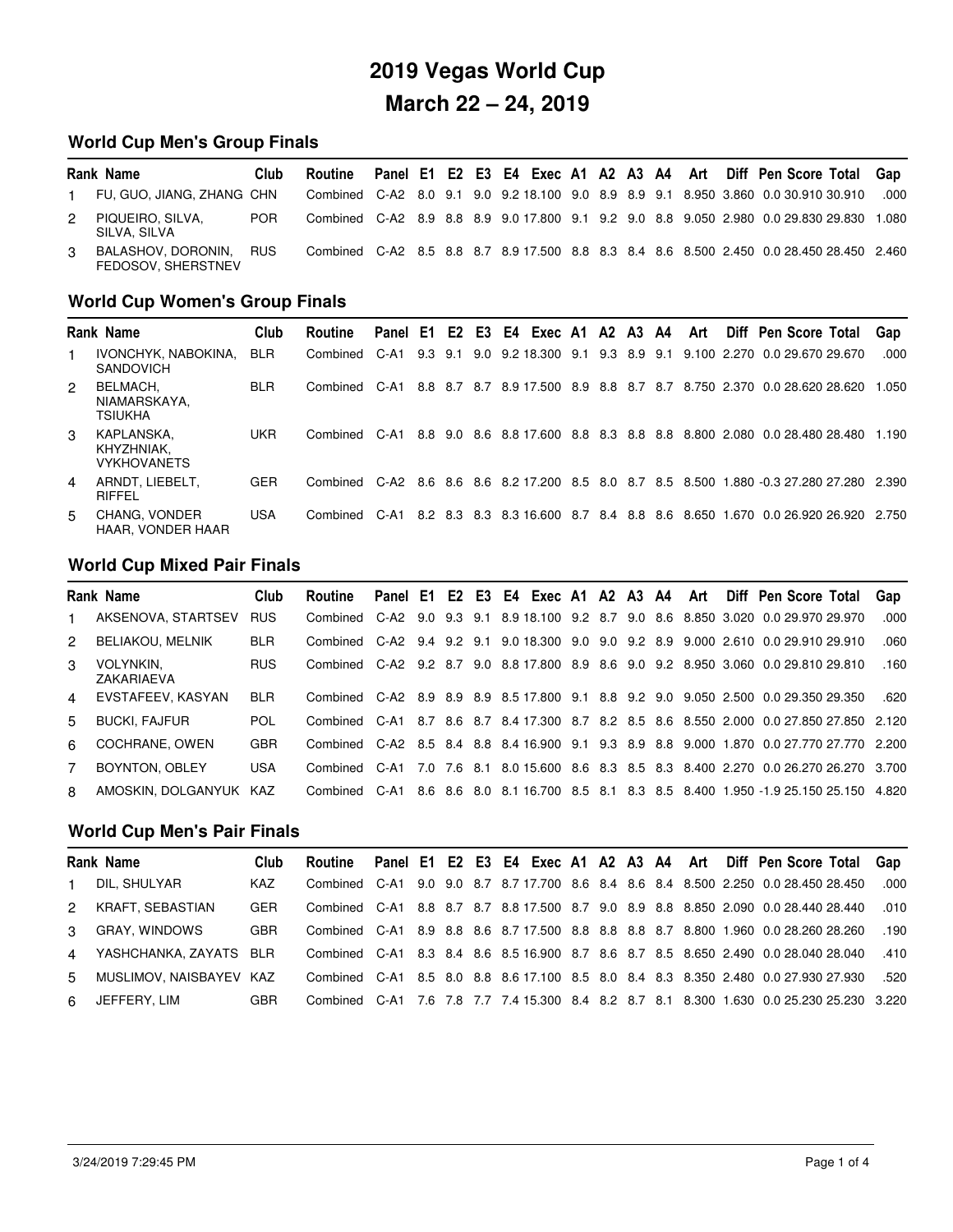### **World Cup Women's Pair Finals**

|                | Rank Name                        | Club       | Routine |  |  |  |  |  |  | Panel E1 E2 E3 E4 Exec A1 A2 A3 A4 Art Diff Pen Score Total Gap                          |      |
|----------------|----------------------------------|------------|---------|--|--|--|--|--|--|------------------------------------------------------------------------------------------|------|
| $\blacksquare$ | FERREIRA, TEIXEIRA               | <b>POR</b> |         |  |  |  |  |  |  | Combined C-A2 9.0 9.1 8.6 9.0 18.000 8.7 9.0 8.6 8.5 8.650 1.720 0.0 28.370 28.370       | .000 |
| $\mathcal{P}$  | DULLARD, SINGLETON               | <b>AUS</b> |         |  |  |  |  |  |  | Combined C-A2 8.4 8.4 8.7 8.3 16.800 8.9 8.7 8.9 8.6 8.800 1.570 0.0 27.170 27.170 1.200 |      |
| 3              | NURZHANOVA.<br><b>PROSVETOVA</b> | <b>KAZ</b> |         |  |  |  |  |  |  | Combined C-A1 8.2 7.9 8.5 8.1 16.300 8.8 8.2 8.4 8.3 8.350 1.790 0.0 26.440 26.440 1.930 |      |
| 4              | DAVIS, ROSILIER                  | USA        |         |  |  |  |  |  |  | Combined C-A2 7.0 7.9 7.2 6.6 14.200 8.2 8.4 8.2 8.3 8.250 1.980 0.0 24.430 24.430 3.940 |      |

### **Senior Men's Group**-

|   | <b>Rank Name</b>          | Club       | Routine        |  |  |  |  |  |  | Panel E1 E2 E3 E4 Exec A1 A2 A3 A4 Art Diff Pen Score Total                     | Gap   |
|---|---------------------------|------------|----------------|--|--|--|--|--|--|---------------------------------------------------------------------------------|-------|
|   | FU, GUO, JIANG, ZHANG CHN |            | Balance        |  |  |  |  |  |  | A-A1 8.8 9.1 9.2 9.2 18.300 8.8 9.0 8.6 8.7 8.750 3.090 0.0 30.140 59.990       | .000. |
|   |                           |            | Dynamic        |  |  |  |  |  |  | B-A1 9.1 8.8 8.7 8.9 17.700 8.9 8.5 9.1 9.2 9.000 3.150 0.0 29.850              |       |
| 2 | PIQUEIRO, SILVA,          | POR        | Balance        |  |  |  |  |  |  | A-A1 9.0 8.9 8.9 9.1 17.900 8.6 9.4 8.7 9.2 8.950 2.430 0.0 29.280 58.020 1.970 |       |
|   | SILVA, SILVA              |            | Dynamic        |  |  |  |  |  |  | B-A1 8.7 8.9 8.6 7.8 17.300 9.2 9.2 9.5 9.2 9.200 2.240 0.0 28.740              |       |
| 3 | BALASHOV, DORONIN,        | <b>RUS</b> | <b>Balance</b> |  |  |  |  |  |  | A-A1 8.9 8.5 9.0 8.9 17.800 8.5 8.7 8.8 8.7 8.700 1.770 0.0 28.270 56.440 3.550 |       |
|   | FEDOSOV, SHERSTNEV        |            | Dynamic        |  |  |  |  |  |  | B-A1 9.1 8.8 8.9 9.0 17.900 9.0 8.9 9.0 8.8 8.950 1.320 0.0 28.170              |       |
|   | 3rd Place                 |            |                |  |  |  |  |  |  |                                                                                 |       |
|   | 2nd Place                 |            |                |  |  |  |  |  |  |                                                                                 |       |

1st Place

### **Senior Women's Group**

|                | Rank Name                        | Club       | Routine        | Panel E1    |     |     |     | E2 E3 E4 Exec A1 A2 A3 A4      |  |  | Art | Diff Pen Score Total                                                       | Gap   |
|----------------|----------------------------------|------------|----------------|-------------|-----|-----|-----|--------------------------------|--|--|-----|----------------------------------------------------------------------------|-------|
| 1              | IVONCHYK, NABOKINA,              | <b>BLR</b> | <b>Balance</b> | $B-A1$      | 9.1 | 9.1 |     | 8.8 9.2 18.200 9.1             |  |  |     | 9.2 9.0 8.8 9.050 2.450 0.0 29.700 57.540                                  | .000  |
|                | <b>SANDOVICH</b>                 |            | Dynamic        | A-A1        | 8.7 | 8.9 |     | 9.1 8.7 17.600 8.5 8.9 8.8 8.7 |  |  |     | 8.750 1.490 0.0 27.840                                                     |       |
| $\overline{2}$ | BELMACH,                         | <b>BLR</b> | <b>Balance</b> | $B-A1$      | 8.8 | 8.5 | 8.6 | 8.9 17.400 8.8 8.7 8.8 8.8     |  |  |     | 8.800 1.860 0.0 28.060 55.850                                              | 1.690 |
|                | NIAMARSKAYA,<br><b>TSIUKHA</b>   |            | Dynamic        | $A-A1$      |     |     |     |                                |  |  |     | 8.9 8.8 9.1 8.7 17.700 8.2 9.0 8.5 8.8 8.650 1.440 0.0 27.790              |       |
| 3              | KAPLANSKA,                       | <b>UKR</b> | Balance        | <b>B-A1</b> |     |     |     |                                |  |  |     | 8.6 8.8 9.0 8.5 17.400 8.8 8.6 8.9 8.6 8.700 2.020 0.0 28.120 55.520 2.020 |       |
|                | KHYZHNIAK,<br><b>VYKHOVANETS</b> |            | Dynamic        | A-A1        |     |     |     |                                |  |  |     | 8.6 8.3 8.5 8.7 17.100 8.5 8.8 8.8 8.8 8.800 1.500 0.0 27.400              |       |
| 4              | CHANG, VONDER                    | <b>USA</b> | <b>Balance</b> | $B-A1$      |     |     |     |                                |  |  |     | 8.7 8.6 8.7 8.6 17.300 8.6 8.4 8.7 8.4 8.500 1.490 0.0 27.290 54.390 3.150 |       |
|                | HAAR, VONDER HAAR                |            | Dynamic        | $A-A1$      |     |     |     |                                |  |  |     | 8.6 8.6 8.4 8.6 17.200 8.4 8.7 8.7 8.4 8.550 1.350 0.0 27.100              |       |
| 5              | ARNDT, LIEBELT,                  | <b>GER</b> | <b>Balance</b> | $B-A1$      | 8.6 | 8.4 |     | 8.4 8.0 16.800 8.5 8.2 8.5 8.6 |  |  |     | 8.500 1.740 -0.6 26.440 53.670                                             | 3.870 |
|                | RIFFEL                           |            | Dynamic        | $A-A1$      |     |     |     |                                |  |  |     | 8.8 8.5 8.8 8.8 17.600 8.6 8.6 8.5 8.2 8.550 1.080 0.0 27.230              |       |
| 6              | KANDZIULIOVA,                    | <b>BLR</b> | <b>Balance</b> | $B-A1$      |     |     |     |                                |  |  |     | 8.3 8.2 8.0 8.2 16.400 8.6 8.3 8.5 8.6 8.550 1.980 -1.5 25.430 52.950      | 4.590 |
|                | KATSUBA, LISHOVA                 |            | Dynamic        | $A-A1$      | 8.3 |     |     |                                |  |  |     | 8.8 8.6 8.8 17.400 8.8 8.7 8.7 8.9 8.750 1.370 0.0 27.520                  |       |
|                | CHEBULANKA.                      | <b>RUS</b> | <b>Balance</b> | $B-A1$      |     |     |     | Scratch                        |  |  |     |                                                                            |       |
|                | PARSHINA, ZAGOSKINA              |            | Dynamic        | A-A1        |     |     |     | Scratch                        |  |  |     |                                                                            |       |
|                | 6th Place                        |            |                |             |     |     |     |                                |  |  |     |                                                                            |       |
|                | 5th Place                        |            |                |             |     |     |     |                                |  |  |     |                                                                            |       |
|                | 4th Place                        |            |                |             |     |     |     |                                |  |  |     |                                                                            |       |
|                | 3rd Place                        |            |                |             |     |     |     |                                |  |  |     |                                                                            |       |
|                | 2nd Place                        |            |                |             |     |     |     |                                |  |  |     |                                                                            |       |

1st Place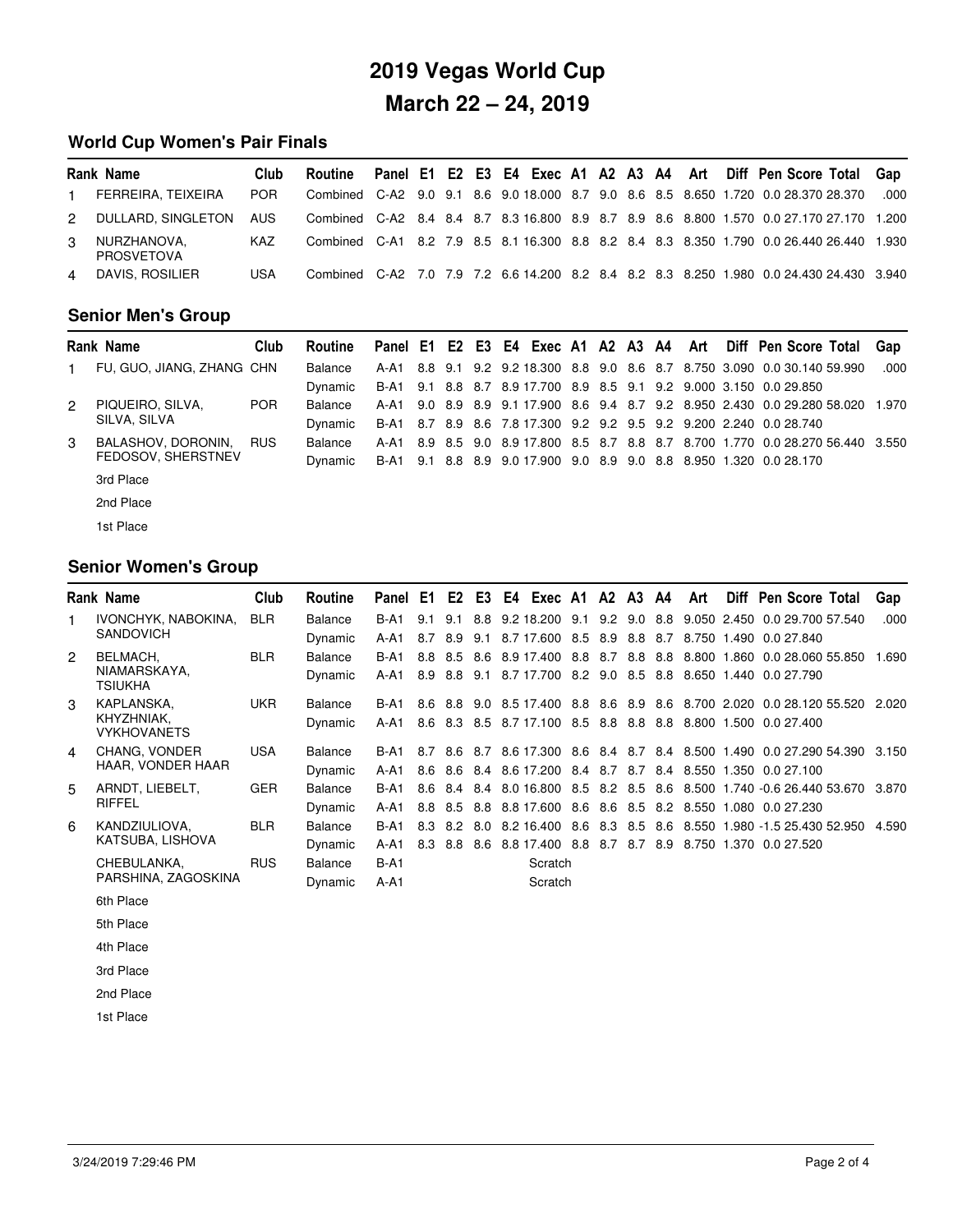#### **Senior Mixed Pair**-

|    | Rank Name               | Club       | Routine        | Panel E1 |     |                |     | E2 E3 E4 Exec A1 A2 A3 A4                                     |     |             |     | Art | Diff Pen Score Total                                                 | Gap   |
|----|-------------------------|------------|----------------|----------|-----|----------------|-----|---------------------------------------------------------------|-----|-------------|-----|-----|----------------------------------------------------------------------|-------|
| 1. | AKSENOVA, STARTSEV      | <b>RUS</b> | Balance        | $A-A2$   | 8.9 | 9.0            | 9.0 | 8.6 17.900 8.9 8.8 8.8 8.8                                    |     |             |     |     | 8.800 3.180 0.0 29.880 58.970                                        | .000  |
|    |                         |            | Dynamic        | $B-A2$   |     | $9.2\quad 8.9$ | 9.0 | 8.8 17.900 9.1 8.5 9.2 9.0                                    |     |             |     |     | 9.050 2.140 0.0 29.090                                               |       |
| 2  | <b>VOLYNKIN.</b>        | <b>RUS</b> | Balance        | $A-A2$   | 8.5 | 9.0 8.7        |     |                                                               |     |             |     |     | 8.6 17.300 8.8 8.6 9.0 8.7 8.750 3.420 0.0 29.470 57.930             | 1.040 |
|    | ZAKARIAEVA              |            | Dynamic        | $B-A2$   | 8.8 | 8.6            | 8.7 | 8.6 17.300 8.9 8.7 8.9 8.8                                    |     |             |     |     | 8.850 2.310 0.0 28.460                                               |       |
| 3  | <b>BELIAKOU, MELNIK</b> | <b>BLR</b> | <b>Balance</b> | $A-A2$   | 8.9 | 8.9            | 8.9 | 9.1 17.800 9.0 8.6 9.1 8.8                                    |     |             |     |     | 8.900 2.400 0.0 29.100 57.360                                        | 1.610 |
|    |                         |            | Dynamic        | $B-A2$   |     |                |     | 9.0 8.9 8.9 8.9 17.800 9.0 9.0 8.8 8.7                        |     |             |     |     | 8.900 1.560 0.0 28.260                                               |       |
| 4  | COCHRANE, OWEN          | <b>GBR</b> | <b>Balance</b> | $A-A2$   |     |                |     | 8.2 8.7 8.6 8.7 17.300 8.6 8.7 8.5 8.6                        |     |             |     |     | 8.600 1.630 0.0 27.530 54.990                                        | 3.980 |
|    |                         |            | Dynamic        | $B-A2$   | 8.5 | 8.7            | 8.9 | 8.5 17.200 8.8 8.4 9.4 8.9                                    |     |             |     |     | 8.850 1.410 0.0 27.460                                               |       |
| 5  | BOYNTON, OBLEY          | <b>USA</b> | Balance        | $A-A2$   |     | 7.8 8.3        | 8.1 | 7.3 15.900 8.6 8.3 8.2 8.5                                    |     |             |     |     | 8.400 2.330 0.0 26.630 52.210                                        | 6.760 |
|    |                         |            | Dynamic        | $B-A2$   |     |                |     | 7.8 8.4 7.7 7.9 15.700 8.5 8.5 8.3 8.4 8.450 1.430 0.0 25.580 |     |             |     |     |                                                                      |       |
| 6  | AMOSKIN, DOLGANYUK KAZ  |            | Balance        | $A-A2$   | 7.2 |                |     | 7.0 7.0 7.1 14.100 8.2 8.7 8.5 8.6                            |     |             |     |     | 8.550 2.050 -1.8 22.900 51.730 7.240                                 |       |
|    |                         |            | Dynamic        | $B-A2$   | 9.3 | 8.9            | 8.9 | 8.8 17.800 9.1                                                | 8.9 | 9.1         | 9.0 |     | 9.050 1.980 0.0 28.830                                               |       |
| 7  | KAMETOV, SOLOVEVA       | <b>RUS</b> | Balance        | $A-A2$   | 6.9 | 7.6            | 7.7 | 7.3 14.900                                                    |     |             |     |     | 8.1 7.9 8.0 8.4 8.050 2.290 -1.8 23.440 50.830                       | 8.140 |
|    |                         |            | Dynamic        | $B-A2$   |     |                |     | 8.8 8.4 8.7 8.4 17.100 8.7 8.3 8.7 8.5                        |     |             |     |     | 8.600 1.690 0.0 27.390                                               |       |
| 8  | <b>BUCKI, FAJFUR</b>    | <b>POL</b> | Balance        | $A-A2$   |     |                |     |                                                               |     |             |     |     | 7.9 8.5 8.7 8.3 16.800 8.5 8.5 8.6 8.4 8.500 1.910 0.0 27.210 50.270 | 8.700 |
|    |                         |            | Dynamic        | $B-A2$   | 7.4 | 7.3            | 7.3 | 7.8 14.700 8.4 7.9                                            |     | $8.2$ $8.1$ |     |     | 8.150 1.210 -1.0 23.060                                              |       |
| 9  | EVSTAFEEV, KASYAN       | <b>BLR</b> | <b>Balance</b> | $A-A2$   | 7.1 | 7.2            | 7.3 | 7.8 14.500 8.3 8.7 8.4 8.6                                    |     |             |     |     | 8.500 1.520 -2.4 22.120 49.740                                       | 9.230 |
|    |                         |            | Dynamic        | $B-A2$   | 8.8 | 8.9            | 8.8 | 8.6 17.600 8.9                                                |     | 8.6 9.0 8.6 |     |     | 8.750 1.270 0.0 27.620                                               |       |
| 10 | <b>MATTINSON, PROUD</b> | <b>GBR</b> | Balance        | $A-A2$   | 7.6 | 8.2            | 7.0 | 8.0 15.600 8.2 8.2 8.4 8.6                                    |     |             |     |     | 8.300 1.610 -1.6 23.910 47.860 11.110                                |       |
|    |                         |            | Dynamic        | B-A2     | 7.5 |                |     | 8.1 7.9 7.7 15.600 8.1 8.0 8.5 8.3 8.200 1.150 -1.0 23.950    |     |             |     |     |                                                                      |       |

1st Place

7th Place

6th Place

5th Place

4th Place

3rd Place

2nd Place

8th Place